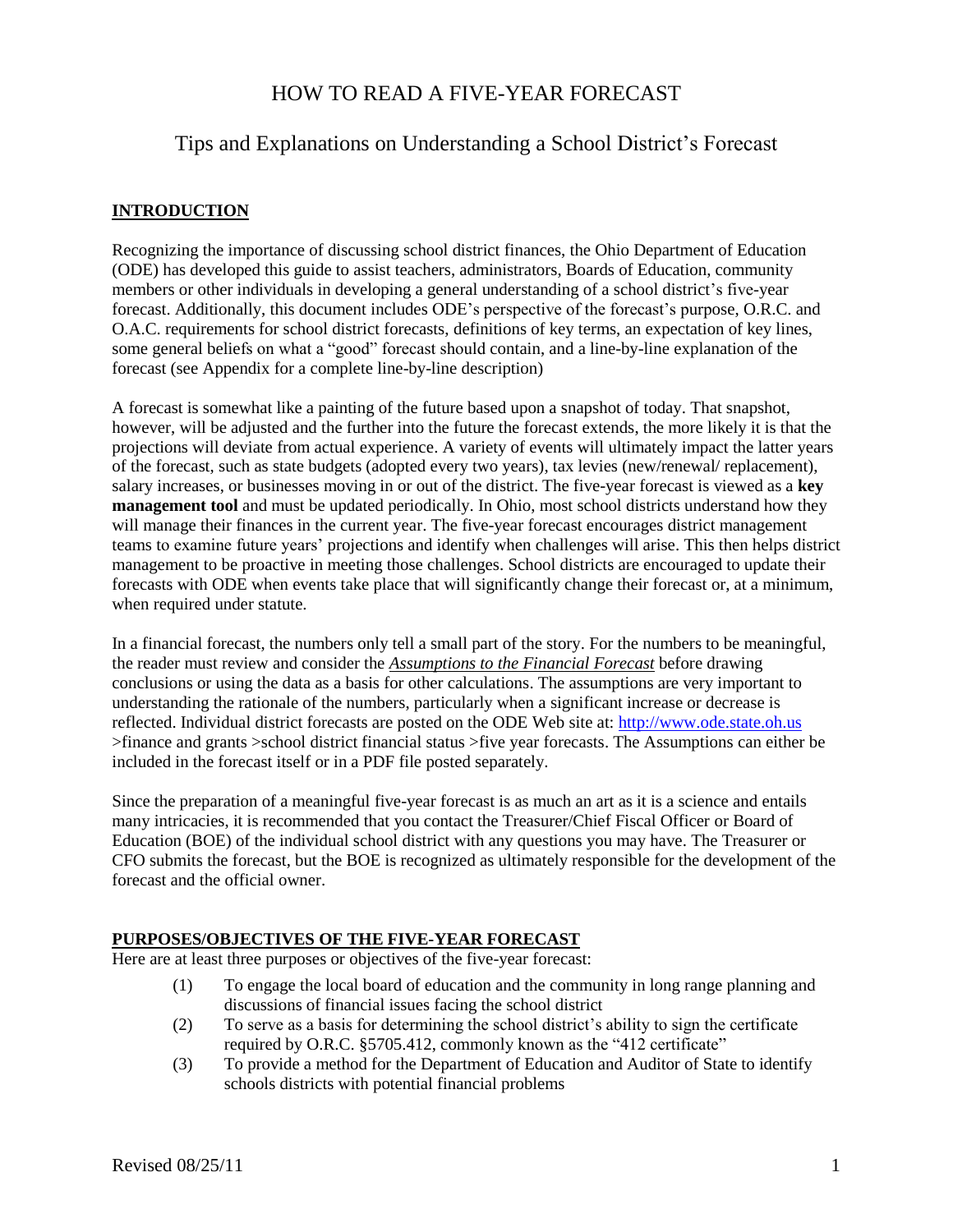## **O.R.C. and O.A.C. REQUIREMENTS**

O.R.C. §5705.391 and O.A.C. 3301-92-04 require a Board of Education (BOE) to submit a five-year projection of operational revenues and expenditures along with assumptions to the Department of Education prior to October 31 of each fiscal year and to update this forecast between April 1 and May 31 of each fiscal year. ODE encourages school districts to update their forecast whenever events take place that will significantly change the forecast.

Required funds to be included in the forecast are:

- $\bullet$  General funds (001)
- Any special cost center associated with general fund money
- $\bullet$  Emergency levy funds (016)
- Any debt service (002) activity that would otherwise have gone to the general fund
- Education Jobs Fund (504)

### **DEFINITIONS**

Following are some definitions of terms commonly used to discuss the five-year forecast:

**412 Certificates** – ORC 5705.412 requires the treasurer, superintendent, and president of the board of education to certify that adequate revenues will be available to maintain all personnel and programs for the current fiscal year and for a number of days in the succeeding fiscal years. 412 Certificates must be attached to:

- Appropriations for the current fiscal year
- Oualifying contracts covering the term of contract
- Wage and salary schedule for the term of contract
- $\blacksquare$  Negotiated agreement(s) and contracts for benefits

**Encumbrances** – Money obligated to pay for any purchase. An end of year encumbrance is money obligated in the current fiscal year to be paid in the next fiscal year.

**Expenditures** – The spending of any public money for a specified purpose as approved by the BOE policy and procedures.

**Fiscal Year** – In education and state government, the fiscal year runs from July 1 through June 30, and each fiscal year is dated by the ending date. Example: FY12 would start July 1, 2011 and end June 30, 2012.

**Revenues** – Receipts generated from property taxes, school district income taxes, state foundation formula, and local monies (such as donations, fees, tuition, etc.).

### **KEY LINES**

**The five-year forecast is divided into two sections: revenue and expenditures. A district's revenue is made up of two main sources, local and state funding. The expenditures are mainly salary and wages, benefits, and purchased services. The following is a brief explanation of some of the key lines with a line-by-line explanation in the Appendix.**

#### *Revenue*

**1.010 General Property Taxes –** Every three years, school districts rotate having reappraisals and triennial updates performed by the County Auditor's Office. Since taxes are collected and distributed on a calendar year, the first fiscal year following a reappraisal or a triennial update will only generate one-half of the increase resulting from the reappraisal or triennial update (January – June distribution).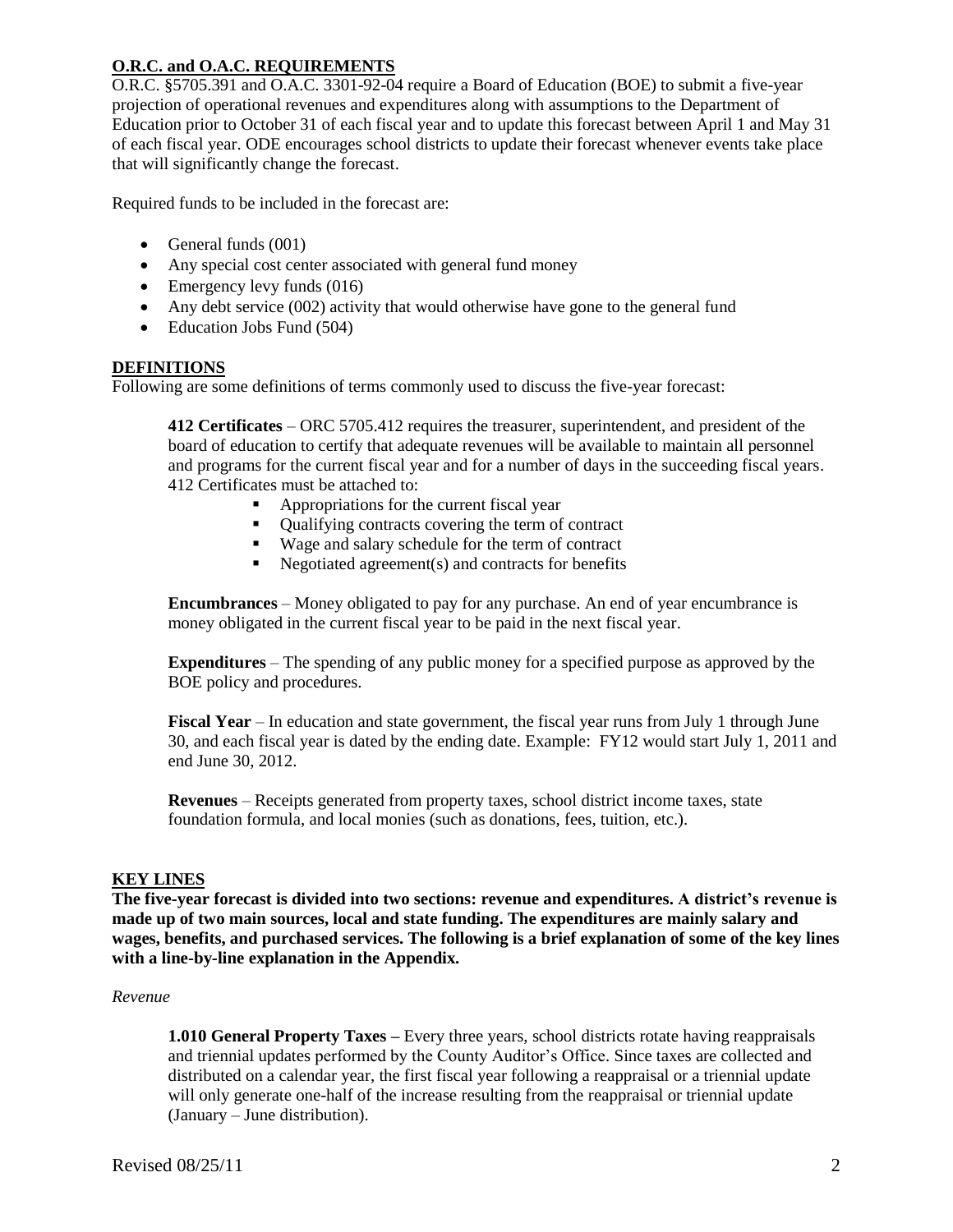Aside from a district's typical trend in valuation, the district may experience fluctuations for other reasons.

An upward spike in this line item could be caused by the passage of a new levy. Again, since taxes are collected and distributed on a calendar year, the first fiscal year following the election will only generate one-half of a typical year's proceeds.

A downward spike in this line item could indicate that an existing levy is up for renewal in which case the proceeds from this levy are relocated on the five-year forecast to line 11.02 until such time as the levy is either passed (and the proceeds are moved back up to line 1.010) or the renewal of the levy is no longer an option for the district.

A school district that takes a tax advance against its next fiscal year's collection could have fluctuations in either direction. The Assumptions to the forecast should explain these fluctuations in detail.

**1.030 Income Taxes –** When a school district passes an income tax levy, the tax becomes effective on the following January 1. The first payment will be received by the school district in April of that year (a relatively small payment). It will take  $1 \frac{1}{2}$  years (six quarters) for the school district to receive the full amount of taxes liable from the first year it is levied because of the collection process. School districts will receive four income tax payments per calendar year, one each in January, April, July, and October.

**1.035 Unrestricted Grants in Aid –** This line represents the State Basic Aid to schools as defined in the current year's budget bill. The state budget is adopted in odd numbered years and implemented beginning in even numbered fiscal years. FY12 funding for school districts is based on a transitional approach referred to as the "Bridge" formula. Line O, P and Q on the Bridge funding report is the calculation to be used on the five-year forecast.

#### *Expenditures*

**3.010 – Personnel Services –** Since schools are service oriented entities**,** salaries and wages represent the bulk of school district expenditures. Fluctuations may occur due to reductions in force, negotiated salary schedule changes, retirement levels, or changes in enrollment which may cause the required staffing levels to fluctuate.

**3.020 – Employee Retirement/Insurance Benefits –** Some components of this line item, such as retirement contributions and Medicare, will have a direct correlation to the Personnel Services line item. Factors that could cause inconsistencies from year to year might include increased health insurance costs, future employee contributions toward medical costs, early retirement incentives (ERI), premium holidays, insurance claim pay outs, etc.

**3.030 – Purchased Services –** This line includes open enrollment (students leaving the school district), community schools, tuition, legal fees, utilities, and any contracted service. If a district contracts certain services (transportation, maintenance, janitorial services, etc) its 'personnel service' component (line 3.010) and 'employee retirement/insurance benefit' (line 3.020) will be lower percentages in relation to purchased services than if the district employs those service personnel directly.

#### *Balances*

**6.010 Excess of Revenues and Other Financing Sources over (under) Expenditures and Other Financing Uses -** Line 2.080 minus 5.050. This line can be used to get a good sense of a school district's fiscal health. A positive number indicates that a school district spent within its revenue for that fiscal year. A negative number indicates that a district's expenditures exceeded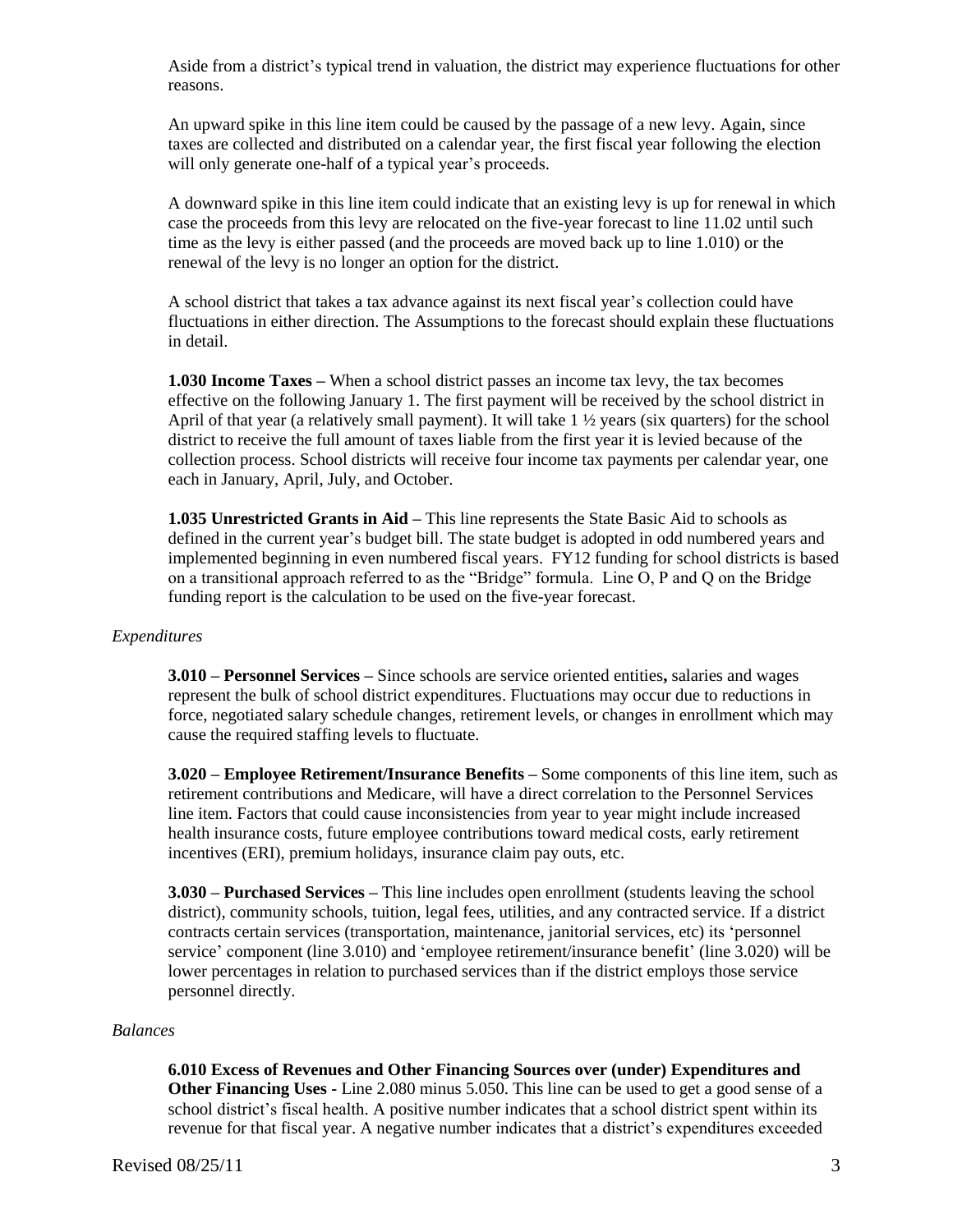the revenue generated for that fiscal year resulting in a reduction to any surplus the district holds, or in the worst-case scenario, a deficit. A district experiencing several years of "overspending" will almost always experience fiscal concerns or insolvency. **Pay great attention to this line!**

**7.020 Ending Cash Balance –** This line represents the total cash balance without including reservations or outstanding obligations. In ODE's experience, school districts should attempt to maintain a 30 – 60 day cash reserve.

# **"GOOD" FORECASTING PRACTICES AND HELPFUL HINTS**

As financial forecasting is more of an art than a science, the forecaster's interpretation of events or numbers will influence the information contained in the forecast. Responsibility for the preparation of the forecast, the accuracy of the presented figures and the reasonableness of the assumptions on which they are based rests with district administration and the board of education. ODE believes there are certain practices that help make the forecast a more accurate management tool, allowing decision makers and stake holders to use it with greater confidence. Following are tips to assist the reader in better understanding a forecast:

- The five-year forecast starts with three years of historical revenues/expenditures. These historical numbers can be used to develop trends when forecasting.
- Know when the three-year and six-year reappraisals for the school district's valuation occur. Tax revenue may change the year after reappraisal because of the increased valuation.
- Be aware of the school district's Average Daily Membership (ADM) and whether the number of students is increasing or decreasing. The ADM contributes to the state's foundation formula as much of the formula funding is based on a per pupil amount.
- When reading a forecast, look for fluctuations in numbers on the same line. If numbers significantly vary up or down there should be a discussion in the Assumptions explaining why this has occurred or is expected to occur.
- Look specifically at Line 6.010. This line shows the school district's expenditures as "over or under revenue." A school district experiencing several years of expenditures exceeding revenues (overspending) will almost always experience fiscal concerns or insolvency. Positive numbers on this line are a good sign!
- A clear, concise narrative is critical to understanding the Assumptions used by the local BOE and treasurer in preparing the forecast. A careful reading of this text will often help understand why certain numbers are used in the forecast. Unexplained variances or ones that don't seem to make sense are cause for concern.
- Be aware of different types of levies and when they are collected. Permanent Improvement (PI) or bond levies cannot be used to fund general operations of the district. New school buildings may cause the misconception that the district is operationally solvent. Only operational levies may be used to finance the day to day operations (salaries, utilities, etc) of the district.
- Think long term and look at many data sources to make informed decisions. For example, new housing developments may bring additional students into the district (and additional revenue) but may require new buildings and/or staff (increased expenditures). Conversely, a factory closing may reduce funding and population causing the need for buildings and/or staff to decrease. Economic and population projections are essential factors in determining future requirements for educational services from the district.
- It is not uncommon to see deficits in years four and five of a forecast. Given the uncertainty of future state budgets, local economic factors, state or federal mandates, etc., years four and five are difficult to project. The key is recognizing how these conditions relate to current operations. Identifying future years' deficits allows districts to engage in planning for those conditions prior to their arrival and eliminating the projected deficit. Remember, the longer the period of time allotted to deal with a potential financial problem the better. Longer time horizons allow reductions in expenditures to be spread out over several years, reducing their impact on students and staff. Also, some reductions may take many years before realizing their full impact.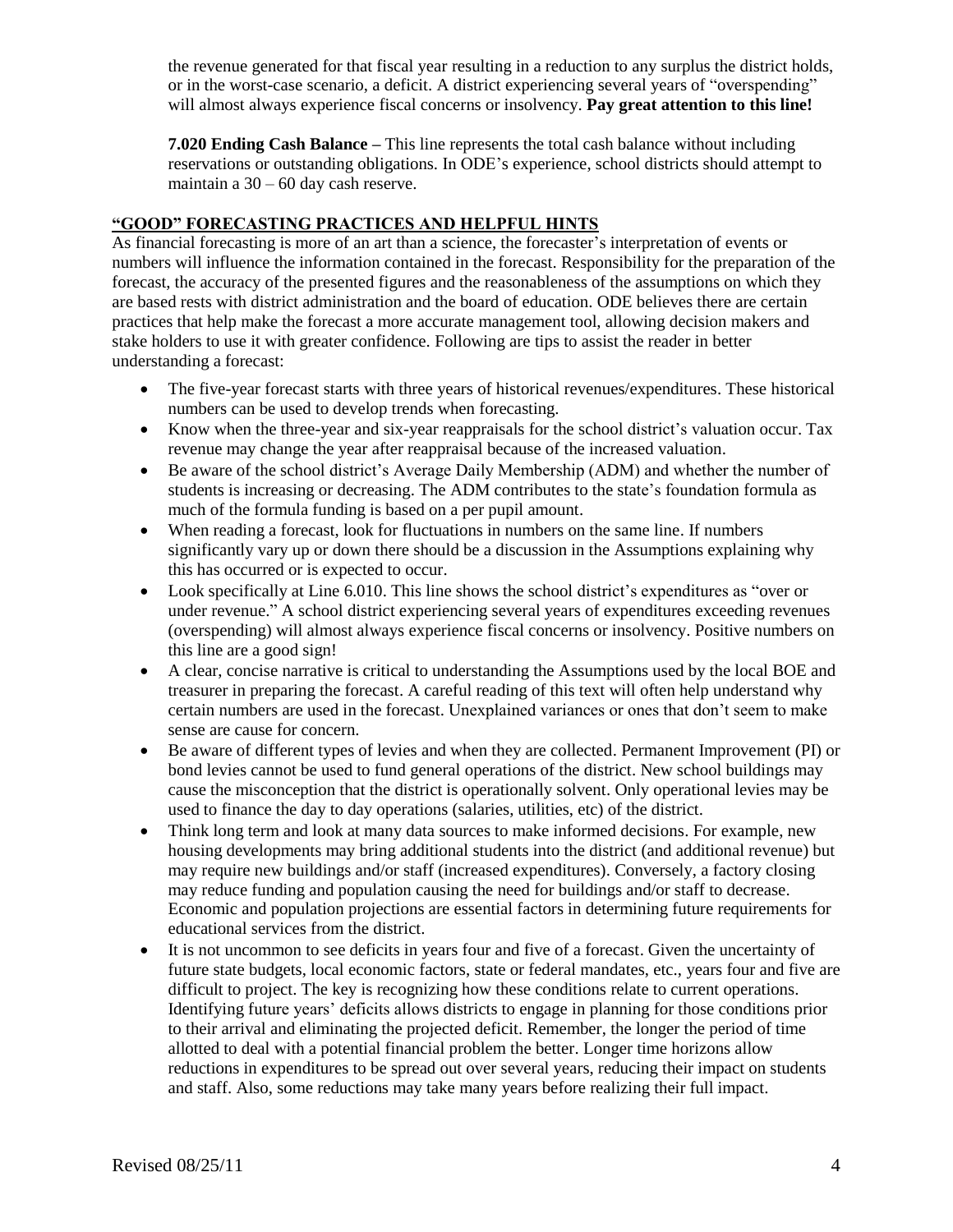#### **APPENDIX LINE BY LINE REVIEW**

#### **1.0 General Fund Revenue**

- 1.010 General Property Tax Taxes levied by a school district by the assessed valuation of real property located within the school district.
- 1.020 Tangible Personal Property Tax Businesses pay the 'tangible personal property tax' on equipment or supplies/materials of which they own. This tax is being phased out and is being replaced with the Commercial Activities Tax (CAT).
- 1.030 Income Tax In the past, income tax for schools was paid by individuals residing in the school district, estates of school district residents, and unincorporated businesses located in the school district that file Ohio individual income tax returns. With the passage of HB66, however, school districts are now permitted to levy a school district income tax against an alternative tax base that includes only earned income and self-employment income.
- 1.035 Unrestricted Grants-in-Aid Funds received through the State Foundation Program with no restriction. The foundation formula is the primary vehicle which the Ohio legislature uses to determine how much state aid each school district is to receive.
- 1.040 Restricted Grants-in-Aid Funds received through the State Foundation Program or other allocations that are restricted for specific purposes. Examples include career-technical funds.
- 1.045 Restricted Federal Grants-in-Aid Funds received through the State Foundation Program or other allocations that are restricted for specific purposes. Examples include the Education Jobs fund.
- 1.050 Property Tax Allocation This line includes funds received for Tangible Personal Property Tax Reimbursement (as discussed above), Electric Deregulation, Homestead and Rollback, and the "ten thousand dollar exemption" where businesses are exempt from paying the first \$10,000 of property tax and the district is reimbursed through state funding.
- 1.060 All Other Operating Revenue Operating revenue sources not included above. Examples include but are not limited to tuition, fees, earnings on investments, rentals, and donations.
- 1.070 Total Revenue The sum of lines 1.010 through 1.060
- **2.0 Other Financing Sources** The lines in this section are relatively self explanatory.
	- 2.010 Proceeds from Sale of Notes
	- 2.020 State Emergency Loans & Advancements (Solvency Assistance Funds)
	- 2.040 Operating Transfers-in (permanent movement of monies between funds)
	- 2.050 Advances-in (temporary movement of monies between funds)
	- 2.060 All Other Financing Sources (Sale and Loss of Assets, Refund of Prior Year Expenditures)
	- 2.070 Total Other Financing Sources The sum of lines 2.010 through 2.060
	- 2.080 Total Revenue and Other Financing Sources The sum of lines 1.070 and 2.070

### **3.0 Expenditures**

- 3.010 Personal Services Employee salaries and wages, including extended time, severance pay, supplemental contracts, etc.
- 3.020 Employees' Retirement and Insurance Benefits Retirement for all employees, Workers Comp., early retirement incentives, Medicare, unemployment, pickup on pickup, and all health-related insurances.
- 3.030 Purchased Services Amounts paid for personal services rendered by personnel who are not on the payroll of the school district, and other services which the school district may purchase. Examples include but are not limited to legal fees, maintenance agreements, utilities, and tuition paid for students attending other school districts, including open enrollment and community schools.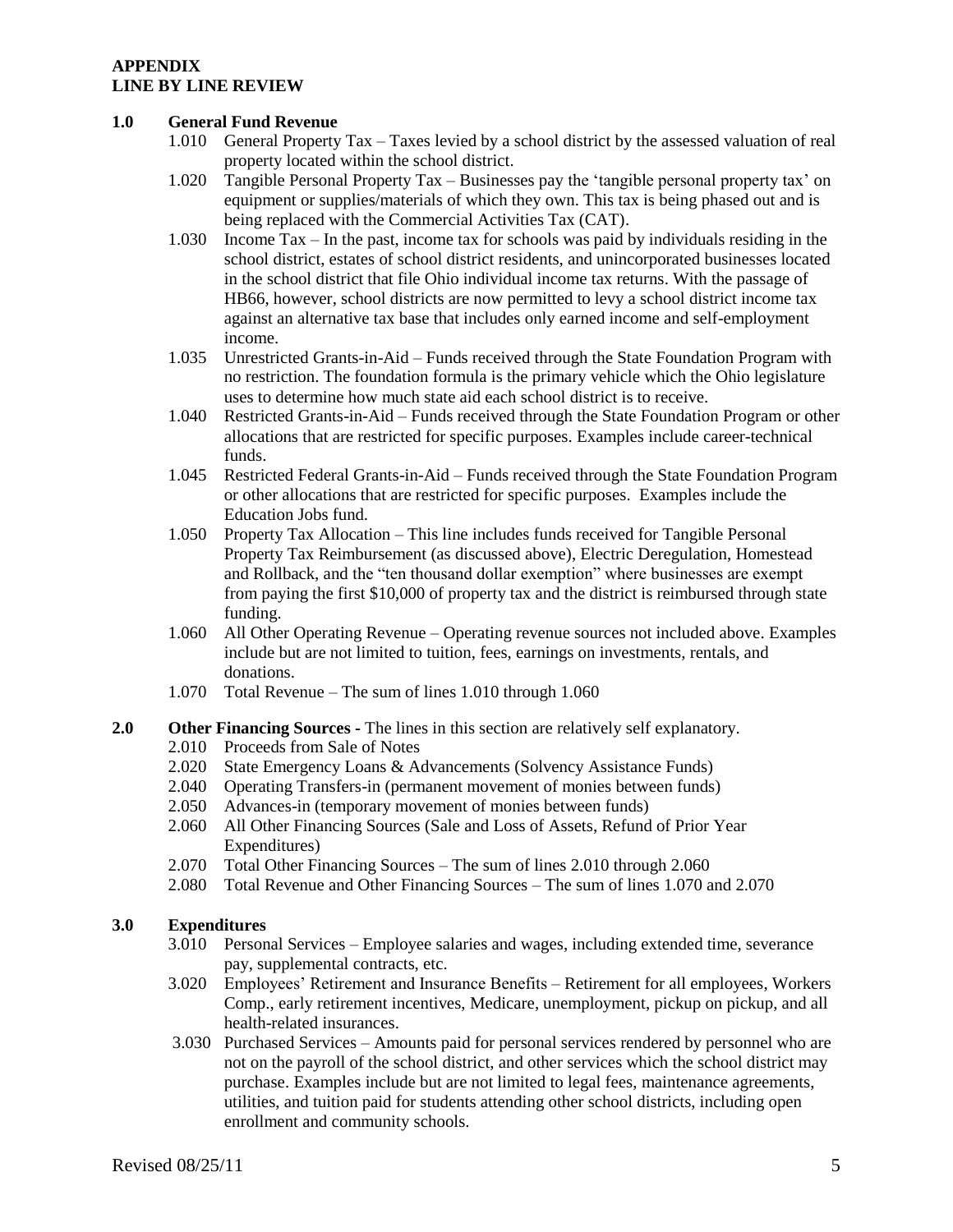- 3.040 Supplies and Materials Examples include but are not limited to general supplies, instructional materials including textbooks and media materials, bus fuel and tires, and all other maintenance supplies.
- 3.050 Capital Outlay This line includes expenditures for items having at least a five-year life expectancy, such as land, buildings, improvements of grounds, equipment, computers/technology, furnishings, buses, and vehicles.
- 3.060 Intergovernmental While very rarely used in forecasts, this line accounts for pass through payments, as well as monies received by a school district that will be spent by the school district on behalf of another government. This does not include purchased services from other government agencies such as ESCs.

## **4.0 Principal and Interest –** This category represents general fund borrowing.

- 4.010 All Principal (Historical)
- 4.020 Principal Notes
- 4.030 Principal State Loans
- 4.040 Principal State Advances
- 4.050 Principal HB 264 Loans
- 4.055 Principal Other
- 4.060 Interest and Fiscal Charges
- 4.300 Other Objects The primary components listed here consists of membership dues and fees, ESC contract deductions, County Auditor/Treasurer fees, audit expenses, election expenses, etc.
- 4.500 Total Expenditures Total Lines 3.010 through 3.060 and Lines 4.010 through 4.300
- **5.0 Other Financing Uses –** Transfers are a permanent movement of monies between funds, and advances are a temporary movement of monies between funds. These are usually projected based on past history and knowledge of deficits in other funds. Advances and transfers both take BOE approval.
	- 5.010 Operating Transfers-out
	- 5.020 Advances-out
	- 5.030 All Other Financing Uses
	- 5.040 Total Other Financing Uses Total of Lines 5.010 through 5.030
	- 5.050 Total Expenditures and Other Financing Uses Total Lines 4.500 and 5.040

# **6.0 Excess of Revenues and Other Financing Sources over (under) Expenditures and Other Financing Uses**

**6.010 Excess of Revenues and Other Financing Sources over (under) Expenditures and Other Financing Uses -** Line 2.080 minus 5.050. This line can be used to get a good sense of a school district's fiscal health. A positive number indicates that a school district spent within its revenue for that fiscal year. A negative number indicates that a school district's expenditures exceeded the revenue generated for that fiscal year resulting in a reduction to any surplus the district may hold. A school district experiencing several years of "overspending" will almost always result in fiscal concerns or insolvency. **Pay great attention to this line!**

# **7.0 Cash Balance July 1**

- 7.010 Cash Balance July 1
- 7.020 Cash Balance June 30 Line 6.010 plus line 7.010

### **8.0 Estimated Encumbrances**

8.010 Estimated Encumbrances June 30 – The amount of money already requested through a purchase order. The funds have been obligated, but a check has not yet been written. Funds may be encumbered (obligated) in one fiscal year and paid in another.